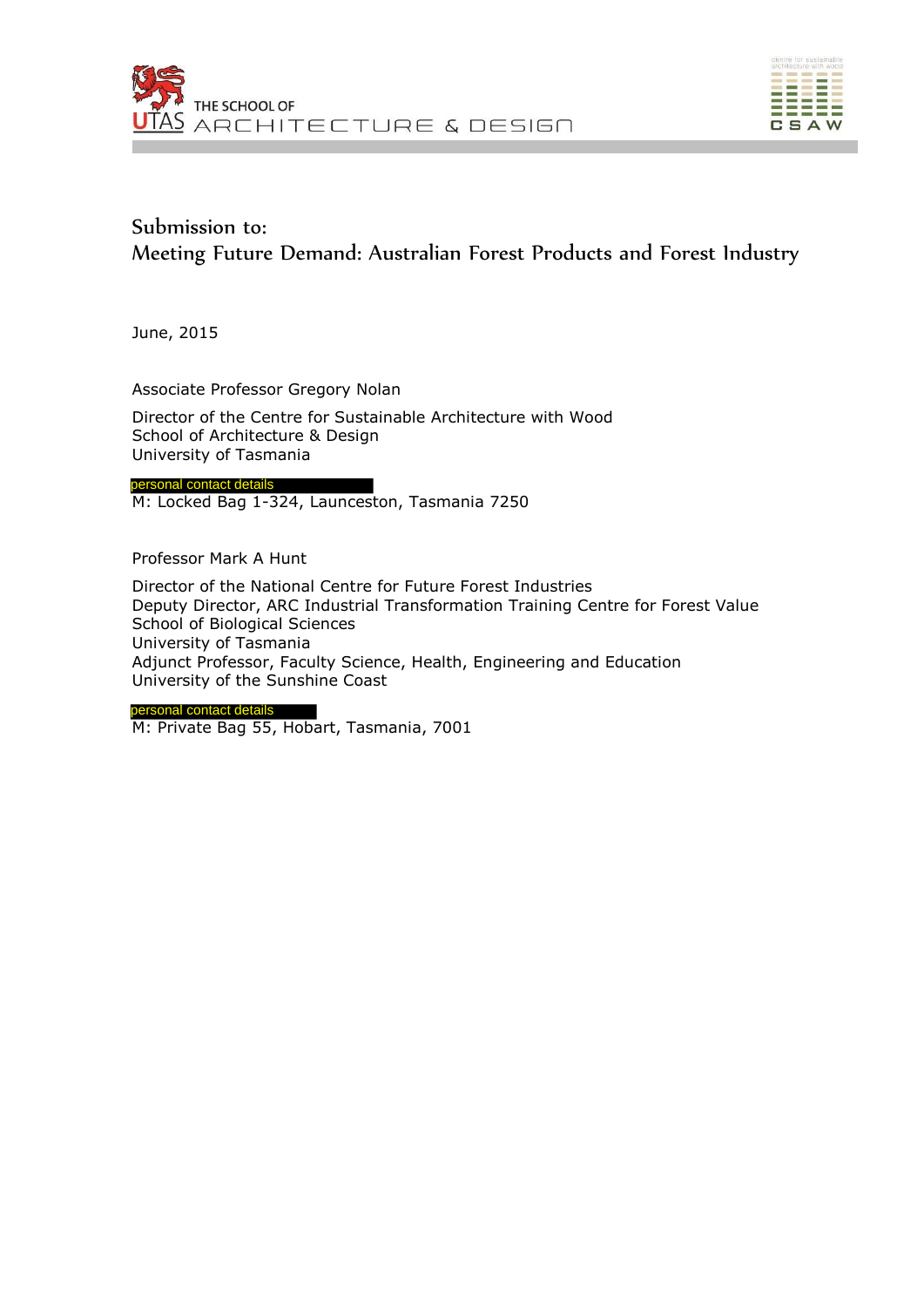# Introduction

This submission is a response to the Forest Industry Advisory Council's Strategic Directions Issues Paper: Meeting Future Market Demand and discusses the ongoing development of Australian forest and wood products industry.

It discusses key aspects of the industry's current position before proposing future action, concentrating on industry's need for innovation, education and training and potential for supplying products and components to the building industry.

The key aspects of the industry's current position discussed are:

- Its structure.
- The reality of processing a renewable organic material.
- The industry's recent history how it has come to this point.

### **Industry structure**

The forest and wood products industry includes three distinctly different sectors occurring across two product supply chains that process output from three resource bases. The forest and wood products industry's sectors are:

- 1. The forestry sector, primarily concerned with growing and harvesting trees and delivering environmental services.
- 2. The wood product sector, primarily concerned with converting section of the tree into products suitable for markets.
- 3. The wood products fabrication sector, primarily concerned with converting forest products, such as sawn timber board, plywood or wood fibre, into artefacts, such as building, furniture and other items that satisfy society's needs.

The forest products industry's product supply chains, running across the sectors, are:

- 1. A solid wood products supply chain that manufactures products largely for use in the building construction industry.
- 2. A wood fibre products supply chain that converts logs unsuitable for milling into solid wood products and the residues from solid wood production into various fibre boards, cardboard, paper, and agricultural products and a range of chemicals and fuels.

The forest products industry's resource bases are:

- 1. A native forest resource supplying logs from mainly hardwood and some native pines species, such as cypress. This resource is generally managed for multiple uses of which log production is one.
- 2. A plantation softwood resource supplying logs from exotic pines, mainly radiata pine. This resource is primarily managed for sawlogs.
- 3. A plantation hardwood resource, predominantly Southern blue gum (*E.globulus*) and Shining gum (*E.nitens*) primarily managed for fibre production.

Each of these sectors and supply chains has its own perspectives, needs and issues. For examples, a producer of commodity pine framing will have a completely different set of needs and markets to a forester managing long-rotation native forests. Similarly, plantation pine foresters will have different views and perspectives to specialist architectural fabricators using appearance grade hardwoods. However, all three form part of Australian forest and wood products industry.

Given this, it is highly desirable that discussions recognise each of these areas of endeavor. Grouping them under a simple catchall term like 'forestry' is counterproductive. Similarly, considering each sector or supply chain in isolation is unhelpful as they are intrinsically interlinked. For example, any increased vitality in the solid wood products sector will largely depend on the capacity of the wood products fabrication sector to convert available and new products into useful artefacts and supply them to the building design and construction industry.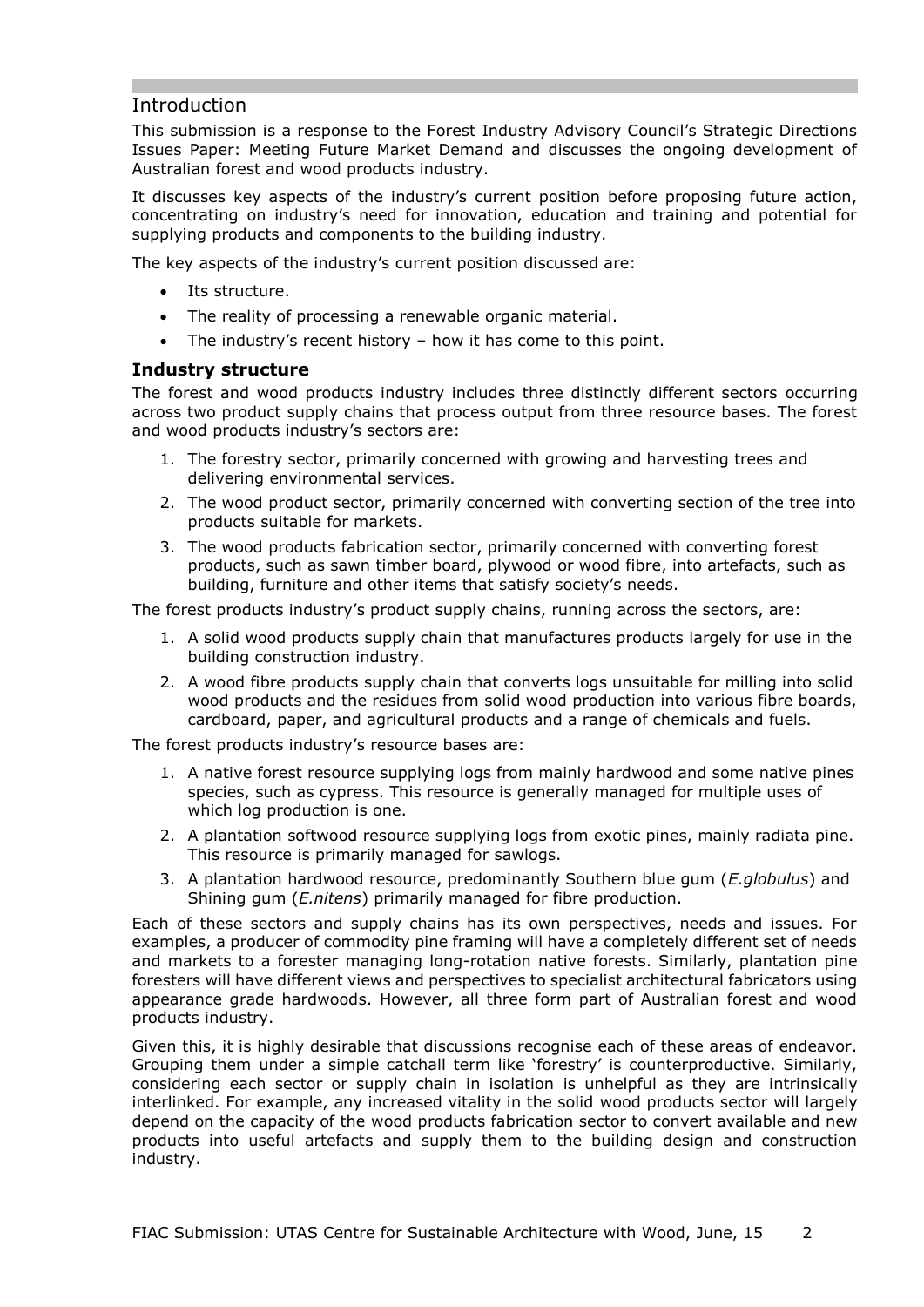## **Processing a renewable organic material**

The forest and wood products industry generally grows and processes a renewable organic material, drawn from a range of species, grown in a range of ecosystems. It is diverse resource generating an even more diverse product range.

Renewable organic materials are vital for any society meaningfully engaged with sustainable development. However, there are inherent characteristics of an industry involved in wood production, particularly one operating in a large, regionally and environmentally diverse country such as Australia.

Processing wood products in Australia employs a *reductive* production process regionally. Most competitor building materials, such as steel or concrete, are manufactured from nonrenewable resources through *transformative* processes. *Transformative* processes take a base resource such as bauxite, apply large amounts of energy in a highly controlled and capital intensive facility, and change (*transform*) the resource physically into a different, generally homogeneous material. The resultant products are usually available in a limited range of grades, have predictable performance within a grade, and can be shaped to optimise their utility. Engineers are often involved to control the process. *Reductive* processes are significantly different. For timber, logs are cut or peeled (*reduced*) in relatively low energy and low capital processes into profiles useful for particular applications. The key characteristics of reductively produced materials are almost exactly opposite to those generated through transformative processes. Their properties are largely determined by the resource. With wood, they are anisotropic and irregular in the board and across boards.

The low energy and capital base of traditional wood processing encourages a producer profile still common in hardwood processing. It has a generally large number of small to mid-sized producers operated regionally near the resource with low need for technical interaction. For traditional milling, engineers and other professionals do not have to be involved to make a viable product. The plantation pine industry has moved past this profile. Softwood mills are technically complex and mid-high capital operations.

### **The industry's recent history**

The industry's recent history naturally affects its capacity to capture market opportunities. Currently, the Australian forest products industry is adjusting to several major recent events:

- The breakup of the state-owned monopolistic log producers. Based in government with bureaucratic processes and regional political outlooks, these forestry organisations effectively crowded commercial industry involvement out of a role in effective policy formation, education and research direction. Their gradual (and continuing) demise has created a vacuum in each of these areas that the commercial sector is now realizing it has to fill.
- The managed investment scheme (MIS) program and its collapse. This program directed significant public and private resources into one industry sector and resource: plantation hardwood forestry. Again, this significantly distorted other sectors of the industry and its supporting infrastructure, and encouraged uneconomic behaviour. While significant areas of trees were planted, the resultant estate is primarily being grown for fibre and includes significant stranded and uneconomic stands.
- The regular buyout (or subsidy) of industry dependent on the state-owned native forestry resource when this resource is allocated to conservation objectives. This has generated investment uncertainty and dependence in some firms on a regular injection of public funds to maintain or reshape their equipment base.
- The global financial crisis (GFS) in 2008. In addition to effectively terminating the MIS program, most plantation hardwood forestry companies that depended on it, and many high-risk wood processing schemes, the GFS saw a large amount of processed wood from Europe and North America enter the international market. This drove down Australian wood prices and generated considerable stress for local producers. Returns are only now recovering.
- The pursuit of optimized commodity production by many major wood processors in the 15 years prior to GFC. The drive to commodity production increased efficiency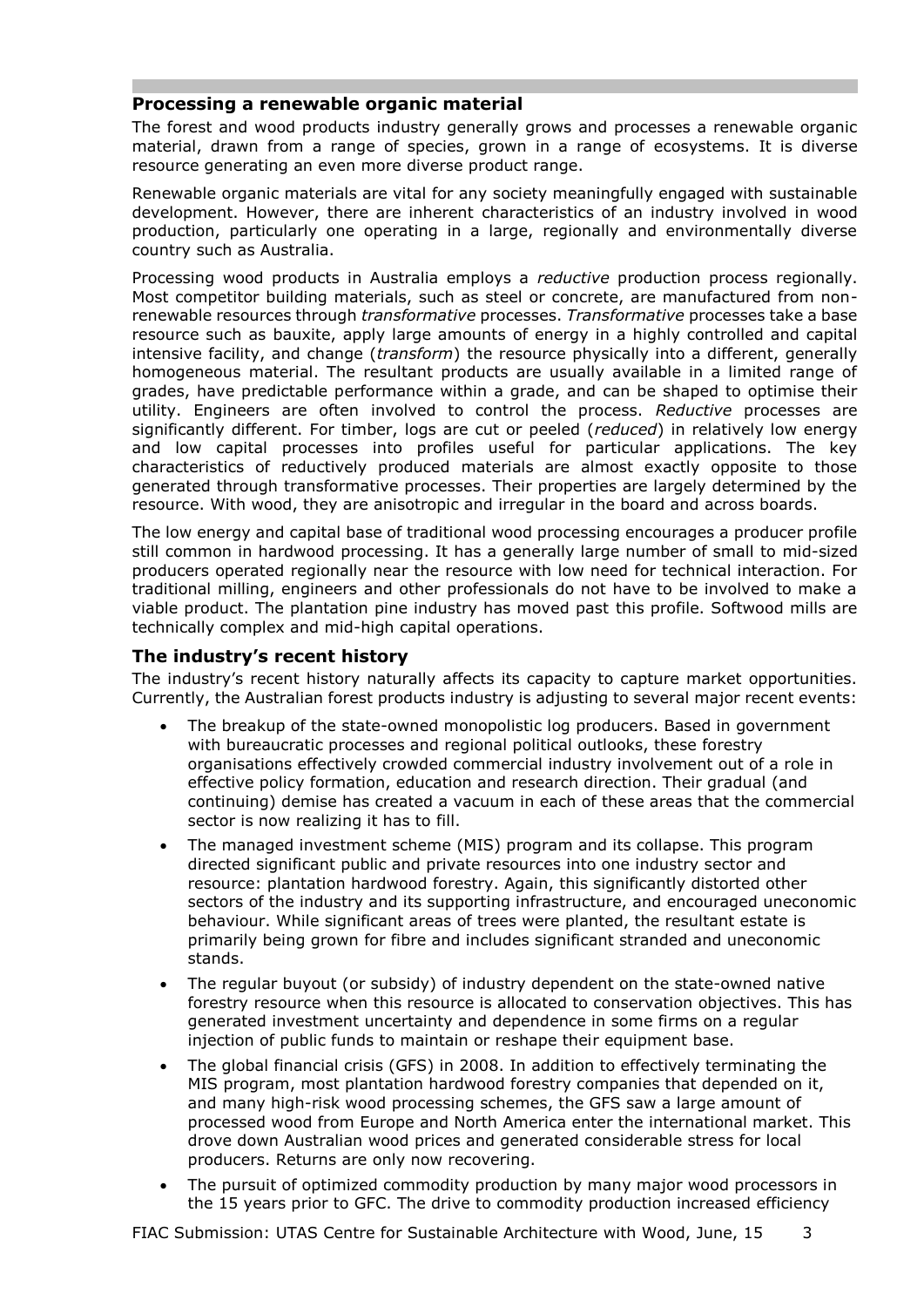but effectively removed these producers from meaningful interaction along the supply chain into the wood products fabrication sector, where many had previously been active. This had several meaningful consequences. As commodity producers became 'order-takers', they:

- $\circ$  Did not need and had little interest in fostering technical expertise in the use of the material along the supply chain.
- o Divested themselves of (or simply ran down) production of non-commodity items necessary to service a diverse building industry market. This removed both capital and expertise from the sector, and reduced its ability to meaningfully integrate with the building industry.

Each of these items has and continues to impact forest and wood products industry's ability to operate as an independent, resilient and competitive section of the Australian economy.

### Vision and Objectives

*1. What should the vision be for the forest products sector in the coming decades?*

Society has needs for materials and services that the forest and wood products industry can provide.

The Australian forest products industry's vision should be to profitably satisfy society's need for materials and services through innovatively growing and processing trees, and supplying society with the broadest possible range of forest and wood products. Its three main product groups are:

- Environmental services, mainly generated by the forestry sector.
- Building and construction products, generated through the solid wood and fibre products supply chain.
- Cardboard, paper, fuel and chemical products, generated mainly through the fibre products supply chain

In practice, the industry's aims should to:

- a) Use wood to replace other materials fossil fuels, steel, concrete, aluminium, plastic – taking advantage of its low embodied energy, positive carbon balance, and renewable nature.
- b) Manage production forests as an integrated part of the landscape, maximising their value not only in and of themselves but within the context of the agricultural, urban fringe, tourism and conservation landscapes of which they are a part.
- *2. What specific objectives should underpin this vision?*

The specific objective underpinning this vision is to operate profitably, with the same broad relationship to governments as any other industry sector. Profitable operation implies an industry with robust:

- Technical capability
- Innovation both within companies and through more formal research, development and extension structures.
- Responsiveness to market demand and opportunity.

In practice, the specific objectives include:

- a) Diversification of product suite made from production forests specifically engineered wood products for construction.
- b) Judicious use of biomass for heat and energy products and production
- c) Forest certification
- d) Increased integration of forestry with agriculture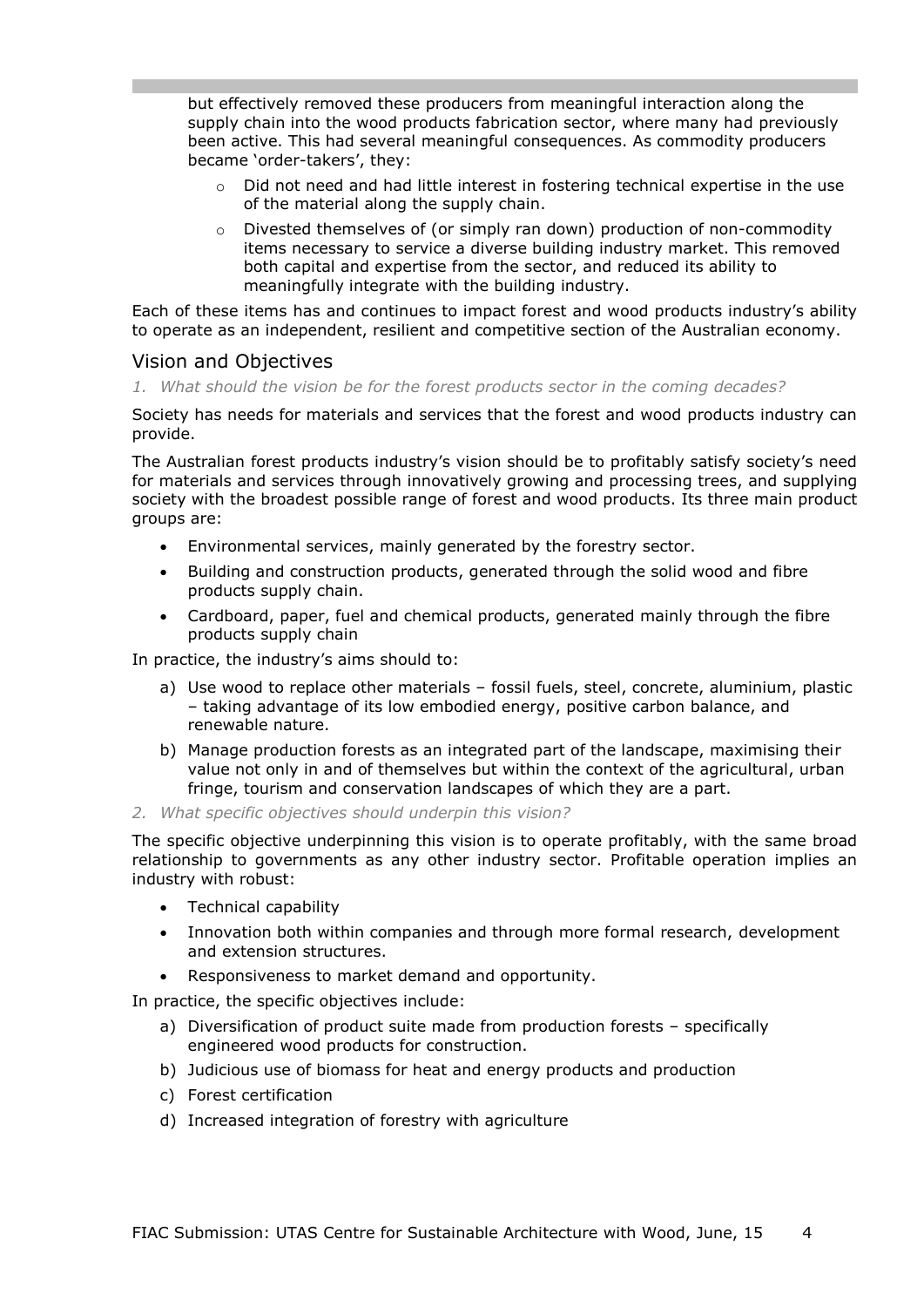# Issue 1: Market trends and pressures, emerging uses and markets

The framing of questions around market trends and emerging uses and markets assumes that the industry has a balanced structure and can respond to these influences in an economically rationalist manner. This may not be the case.

They are also framed as if the industry is simply a commodity producer who can capture open international markets. This is certainly not the case with solid wood products whose demand is moderated by numerous independent participants, such as architects and builders, and controlled by complex regulatory and standards regimes.

*1. What forest products does Australia have a local and/or international competitive advantage in producing?*

The industry has established local market and obvious advantages in:

- Native hardwood architectural (appearance-grade) products both solid wood and engineered/composites.
- Plantation exotic pine for domestic framing market.
- Plantation hardwood for domestic engineered wood products and biomass sectors. In time, this resource may be suitable for appearance grade engineered components

Most solid wood product consumption in Australia is directly related to the construction of buildings, furniture and similar items, particularly Class 1 buildings such as housing.

The structure and regulation of the Australian building sector creates a considerable comparative advantage for Australia's wood products and wood products fabrication sectors, particularly the structural products section. It has also led to the generation of considerable intellectual infrastructure for the wood products industry.

All structural building applications in Australia are regulated and regulatory compliance is generally defined as either compliance with a range of Australian standards or the demonstration of equivalent performance. Imported structural products that cannot demonstrate compliance with these standards cannot be legally used.

Standards compliance and standards generation has also created significant competitive advantages and intellectual capital for the Australian wood products sectors. Australia's house building standards for construction in termite, bushfire and cyclone-prone areas are some of the most advanced and 'user-friendly' in the world. For example, *AS 1684 Residential timber framed construction*, allows the design of structurally reliable building in conditions up to full cyclone exposure without an engineer. Coupled with wood treatment and other techniques, this could allow Australian producers and fabricators to supply reliable building solutions and related services through the cyclone and termite prone areas of Asia and the Pacific.

*2. What is the potential demand for products in the coming decades?*

The demand for wood products of all types from China, South-east Asia and India is likely to be very high. Potential demand is also likely to be very high locally as Australia will eventually need to get with the program on climate change

### *3. How can Australia best position itself for this demand, both nationally and internationally?*

Industry can best position itself for this demand through pursuing profitable, competitive practice. Government can support this by treating the sector the same as other industry sectors, without undue subsidy or constraint.

Both industry and government can support profitable operation by

- Supporting genuine innovation, starting with the adaptation of international practice to Australian raw materials and conditions and adoption of that practice.
- Encouraging increased industry engagement with education and training particularly in higher education and particularly around chemical engineering, and timber engineering and design.
- Addressing policy and regulatory frameworks so that timber use is supported and facilitated.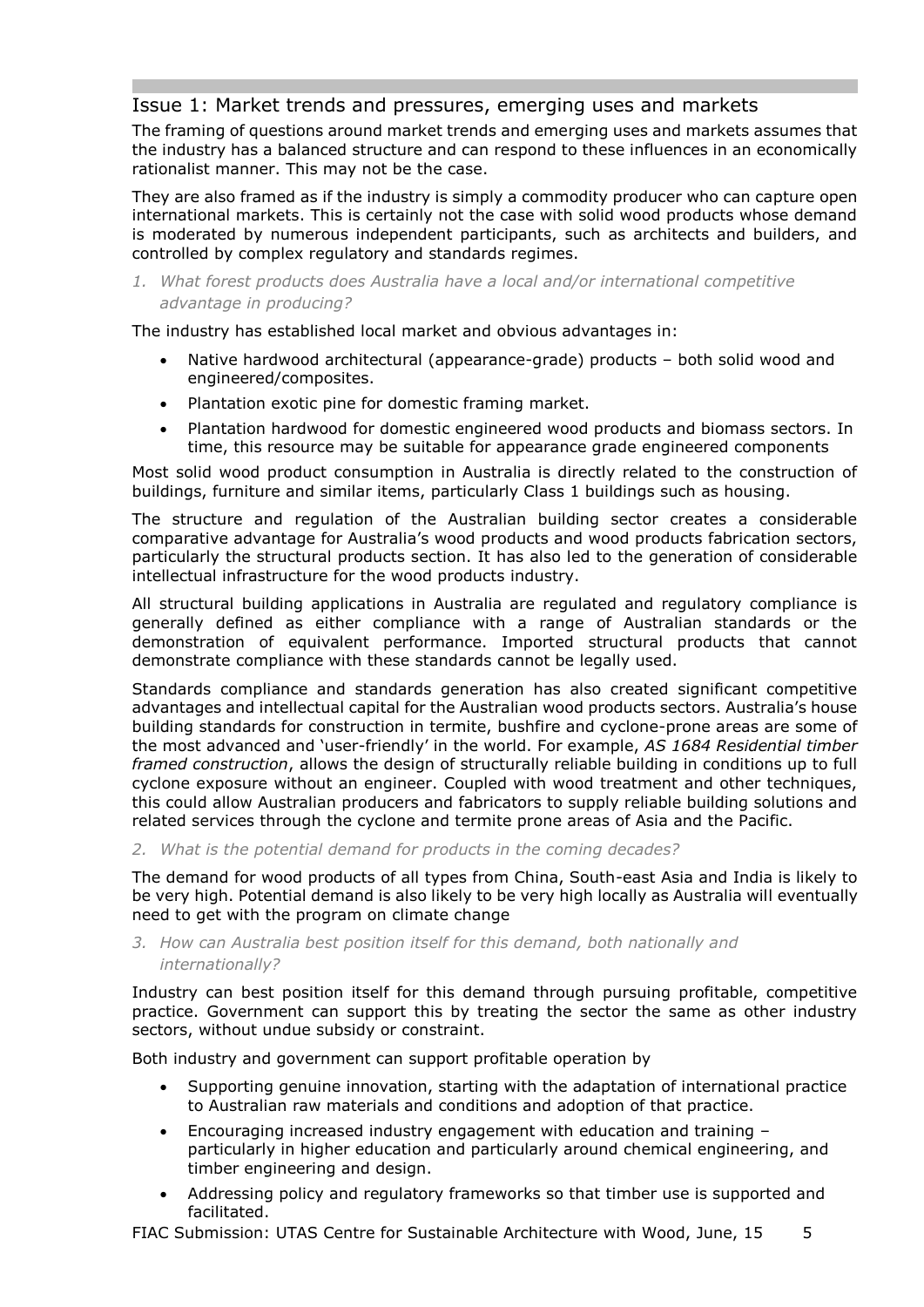*4. What are the other drivers or disruptions that will potentially affect supply and/or demand?*

No comment at this time.

## Issue 2: Emerging uses and markets

Questions about emerging forest products for Australia can be distracting. A far more useful question is how does the Australian forest and wood products industry become more technical capable, innovative, responsive to the opportunities that exist, and broadly profitable.

*1. Which emerging forest products have the greatest potential for Australia?*

Two broad groups of products are likely to have the greatest potential use or benefit for the Australian economy are:

- A broader product suite of engineered wood products and composites.
- An enhance product suite manufactured from hardwood residues.

In reality, these product groups align with resources from which greater value also needs to be extracted namely the plantation hardwood resource, and hardwood forestry and processing residues.

*2. What are some of the barriers to the development and/or uptake of these emerging forest products in Australia?*

Barriers to the uptake of these two broad groups are:

- a) The wood products fabrication sector's weakness in engagement with Class 2 to 9 building and the building design professions. Indicators of this include;
	- a. The lack of engineers and architects suitably trained in wood production and construction.
	- b. The lack of industry's understanding of and experience with the building sector responsible for delivering Class 2 to 9 buildings.
- b) High risks that exclude all but vertically integrated enterprises
- c) The commodity focus of production, principally about processing for materials for stick frame construction
- d) Little private sector investment in R&D from existing players.
- e) Minimal experience in commercial scale setting-up, so it is hard to match the potential investors with the opportunity
- *3. What opportunities exist to better utilise wood resources?*

Opportunity to better utilise wood resources exist in the three different industry sectors, two product supply chains and three resource bases.

Critically, it could be held that we currently have the equivalent of butchering a steer, taking the eye fillet steak, and making sausages out of the rest. In most hardwood processing, board recovery is between 30-40% of log volume while the remaining residual 60-70% has relatively low utility in products in most areas. In pine production, board recovery is higher and residues have defined product streams but still significant volume of board has limited utility or profitability. This is poor business and understandably doesn't play well with the public. If we look elsewhere – parts of Europe for instance – it is very different.

However, identifying single opportunities for improvement can be a distraction to the wider goal of increased industry efficiency. We need to focus on the opportunities for profitable supply of material and services, adopt international and local best-practice and technology from elsewhere and modify it as required to meet our needs and raw materials.

We then have an opportunity to apply established technologies to make new products. We need to put these products together into systems (e.g. building systems) and export those systems into other markets.

To achieve this, we need

FIAC Submission: UTAS Centre for Sustainable Architecture with Wood, June, 15 6 a) A policy framework that encourages investors to consider using wood products.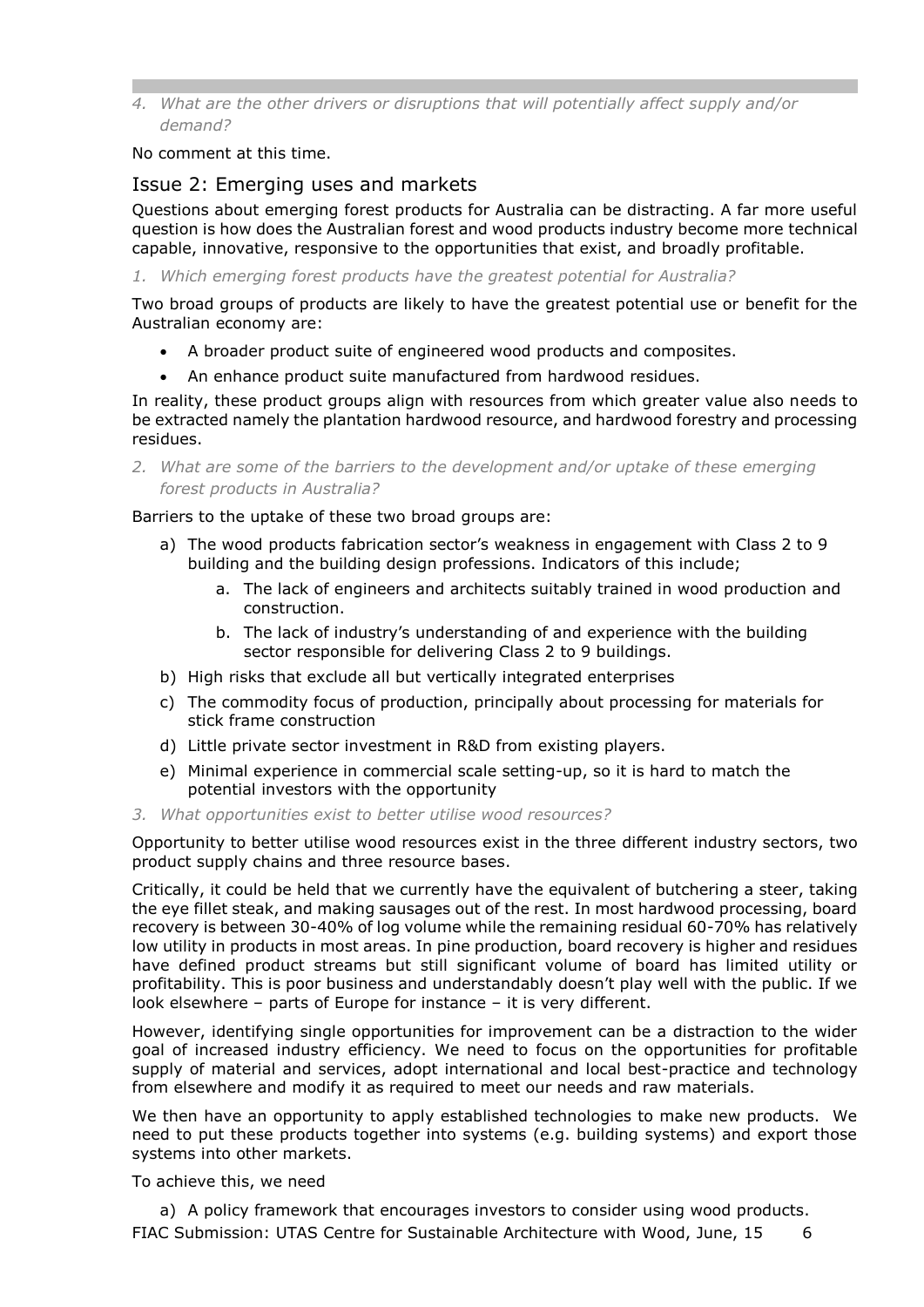- b) A regulatory framework that reduces the cost and risk of doing so compared to other materials.
- c) Professionals and tradesmen educated and trained in the use of these new wood products.
- d) With these in place, marketing.

# Issue 3: Forest Resources

*1. What is required to ensure the plantation estate is able to meet future demand for forest products?*

The longevity of MIS-established forests is likely to vary regionally and by species. Given current trends, it is unlikely that:

- Not more than 60% of the *Eucalyptus globulus* estate will stay in production beyond initial harvest.
- The majority (if any) of the subtropical hardwood estate will not see another rotation.

By contrast, it is possible that, 90% of the *Eucalyptus nitens* estate will remain in production. In summary, the almost 1 million hectares hardwood plantation estate currently in the ground is likely to shrink to less than 700,000 hectares within ten years in the absence of further plantings or very changed markets.

Integration of plantations into agricultural landscapes, with benefits for both types of enterprise is the key to the future of plantations. The future is not the MIS model of wholesale broad-scale plantation expansion consuming agricultural landscapes. However, the estate cannot be as disaggregated as it was under MIS (particularly in places like Queensland). Regional scale processing (primary processing at least) will be a key to making the economics of this stack up as will quantitative and explicit benefits being shown to the agricultural side of the combined land use.

But the real key, particularly to the hardwood side of things, is a diversified product suite engineered wood products – that do not require silvicultural or stand management interventions like thinning and pruning in order to achieve a product, as these interventions are simply too expensive to carry over a rotation for a commodity product, even an appearance grade one.

*2. What is required to ensure the native forest estate is able to meet future demand for forest products?*

The native forest estate needs to be used for specialty products. Eucalypts from native forests need to be valued as specialty timbers and sold to the international market at a premium. Suitable forest or processing residues should be used in engineered and composite appearance or specialty products – like the hardlam concept or, for instance, as face veneers (with plantation softwood or hardwood core veneers) for architectural or structuralarchitectural application. In the absence of such changes (continuation of low value use of sawlog residues and low price for the sawlogs themselves), social licence to continue harvesting will simply be unobtainable.

We need to have production forestry accepted as necessary to achieve the conservation and other (e.g. tourism) objectives of native forest management. But it is very difficult to achieve this when optimum value recovery is not achieved locally.

Climate change is the biggest driver we have for the need to continue to actively manage public native forest (including for production purposes). This is because:

- Changed climate will likely render much of the current approach to conservation of forests pointless.
- The use of forest products to substitute for energy and fossil-carbon intensive materials is a very real way that climate change can be mitigated.

However, if government is in denial about climate change and refuses to put in place regulatory and policy instruments to address it, then that opportunity is lost and hence so is the biggest driver to continued production from native forests.

FIAC Submission: UTAS Centre for Sustainable Architecture with Wood, June, 15  $\overline{7}$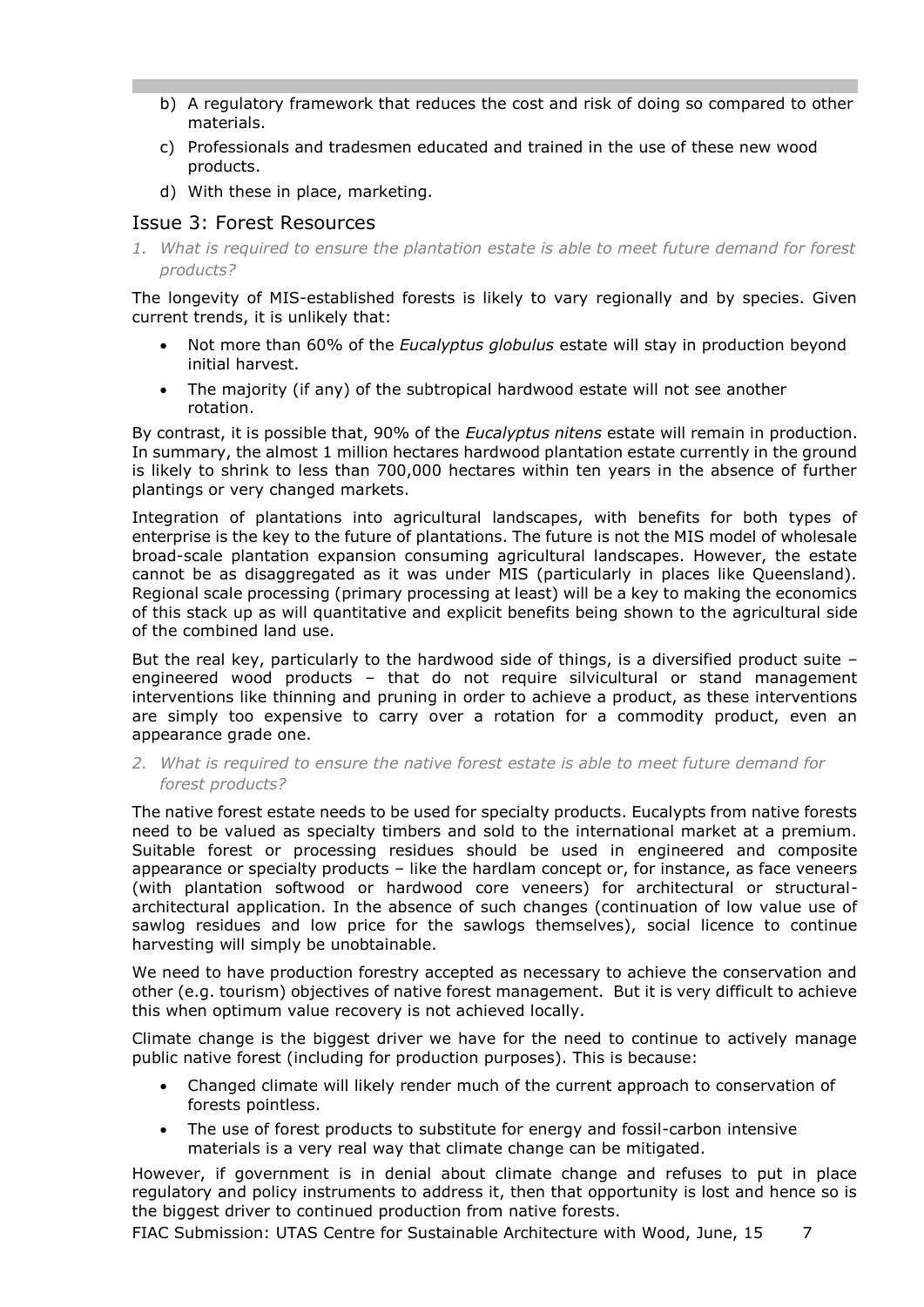*3. What opportunities are there to increase wood supply from farm forestry, private native forestry and indigenous and managed lands?*

There are enormous opportunities to increase wood supply from farm forestry, private native forestry and indigenous and managed lands. Forestry needs to be reimagined as another crop in the agricultural mixed business – whether that is in plantations or private native forests. As can be seen in Europe and New Zealand, there needs to be much closer integration and cooperation among those working with trees in those landscapes – forestry companies, farmers, NRM groups and others.

## Issue 4: Innovation, research and development

As stated above, the Australian forest products industry's vision should be to profitably satisfy society's need for materials and services. Profitable operation implies:

- Technical capability
- Innovation both within companies and through more formal research, development and extension structures.
- Responsiveness to market demand and opportunity.
- *1. What are the future research and development needs for Australia's forest products sector, and which of these needs are specific to strengths and opportunities in the Australian context?*

Technical capacity and innovation within companies requires a culture of appropriate expertise and regular review of practice. However, disruptions to many parts of the industry, particularly the hardwood growing and processing sectors, over the last decade have significantly undermined technical capacity in companies, limiting innovation, expertise and the quality of practice. In the hardwood and cypress processing sectors nationally, the need for effective extension and developments in and between firms is now very high. However, the capacity to deliver extension of this type to industry is low.

The profile of available researchers also limits Australia's capacity to deliver or support companies in the RD&E necessary to maintain a profitable industry. The numbers of experienced wood processing researchers in effective research groups and of independent timber support specialists in timber development associations are now very low.

The Australian forest and wood products industry is not going to develop to its potential unless it is supported by domestic research, development and extension (RD&E) capacity. Without that capacity, this industry isn't going anywhere.

The necessary RD&E capacity should be organised on the back of the existing university framework so that RD&E and education can all be addressed coherently and the existing intellectual and educational infrastructure/investment can be fully leveraged.

There needs to be much greater emphasis on supply chain integration and on the ultimate profitable uses of forest products. These aspects are driven by decisions in the design officer or the construction site for solid wood products, or in the operating building or manufacturing plant for biofuels or bio energy– not in the biorefinery or the sawmill.

Buildings systems research is probably the area where Australia has most export opportunity. In order for the industry to move into supply of building systems and system based service products, there is much product development work to be done, requiring engineers of various types, supply chain experts, ICT capability and design professionals.

From a forestry point of view, all the normal forestry discipline skills are needed and they should be applied to:

- Understanding, modelling and addressing risks associated with new and/or changing environments.
- Integration with agriculture.
- Resource characterisation for product development and value chain optimisation.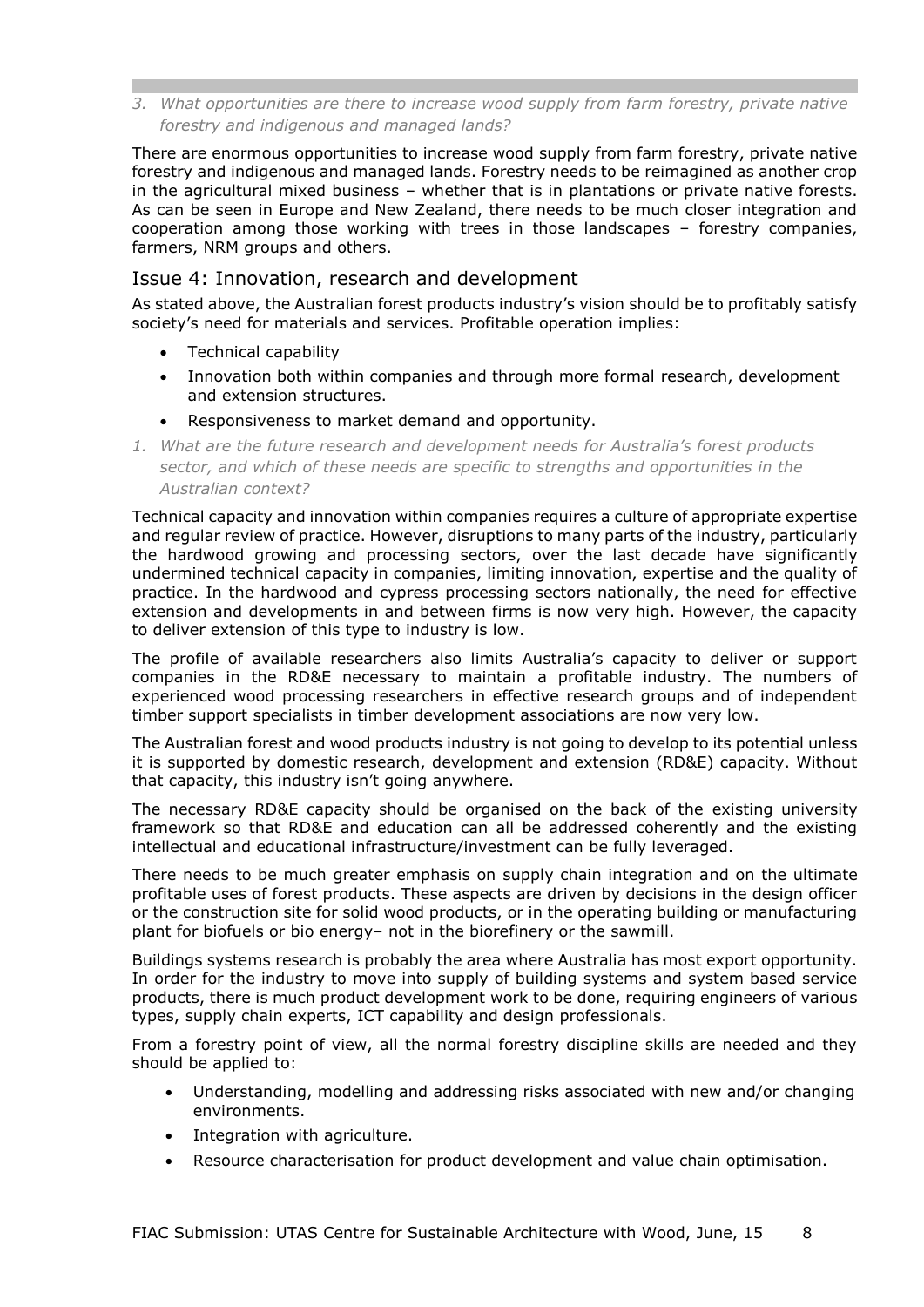*2. What are the current inhibitors to private sector investment in research, development and extension and what role, if any, does the Australian government potentially have in addressing these?*

Currently, government policy and regulation rewards rent seeking behaviour. This removes the drivers for innovation, and without a need to innovate, there is no need for RD&E.

Each of the forest and wood products industry's major recent events, listed above, has helped to undermine industry's capacity to use RD&E, and reduce RD&E's importance to industry decision makers. Private companies (as a general rule) do not employ individuals who understand how to adopt R&D and change business processes for the company's benefit. If such a person does exist in a company, it is almost impossible for them to have a sufficient amount of their time set aside for R&D adoption to allow it to happen. If they do exist and have time, they are not sufficiently able to influence behaviour (adoption/change), normally due to their relatively junior status in the company hierarchy.

Industry decision makers often equate RD&E's importance with simple improvement in their own product manufacture. While this is important in a sector of industry striving for efficiency in commodity-based production, this approach undermines increased supply chain capacity and profitability. It ignores interconnectedness across industry sectors. In fact, when we compare the RD&E leadership in the industry from twenty years ago to the effective absence of capacity now, the difference is startling. An RD&E skill set is largely absent from company boards in the sector. Yet if we look at the mining sector one of Rio Tinto's seven chief/group executives is Group Executive for Technology and Innovation.

This lack of skill means appropriate emphasis is not given in company structures and adoption does not occur - because risks associated with R&D adoption are not understood and therefore executive teams are not supported.

*3. How can the framework for coordination Australian forestry research and development need to be strengthened?*

This question assumes that coordination of Australian forest and wood products research and development can actually be strengthened and that this will deliver benefits. Both of these assumptions are questionable. While RD&E coordination may have attractions in theory, it is very difficult to achieve in a diverse industry in practice. It is also a misconception that all forest and wood products stakeholders can or should work together to determine RD&E priorities. The sectors and the funding streams are simply too diverse.

Allocation of resources (cash and in-kind) will dictate RD&E objectives over time. So, coordination of RD&E will only occur if those providing resources agree and this is only likely if decision-making is confined to a tight group. This did occur for decades when state forestry organisations and major public research providers 'owned' coordination of the forest and wood products industry's R&D objectives through their participation in various government primary industry councils. They understandably aligned the industry's objectives with their own views or interests. They then funded the R&D, usually internally.

As those days are now gone, research allocation models will need to align more effectively to the funding source. The ACIAR Forestry program is a good one to consider as a guide to how to use public funds to effectively engage with the research community, foster collaboration and generate impact. The authors have been engaged with ACIAR under three Program Managers, for nearly 17 years, in nine countries, and whilst style and emphasis were different under each program manager, the robustness and success of the ACIAR approach continues to impress. It works and has worked for a long time. It is a useful model for allocating national public expenditure on forest or wood products and is likely to be most effective for long-term strategic questions, such as uses for plantation hardwoods and hardwood residues. A different allocation model is need for pooled industry and public resources. FWPA's role must be reviewed, enhanced and strengthened.

The idea that forest and wood products research priorities can be focused to align with the needs of a monolithic institutional model like FPInnovations is also unrealistic given Australia's diverse requirements. A more rugged approach is common in the US or European model where regional differences, the role of universities in research and education, and the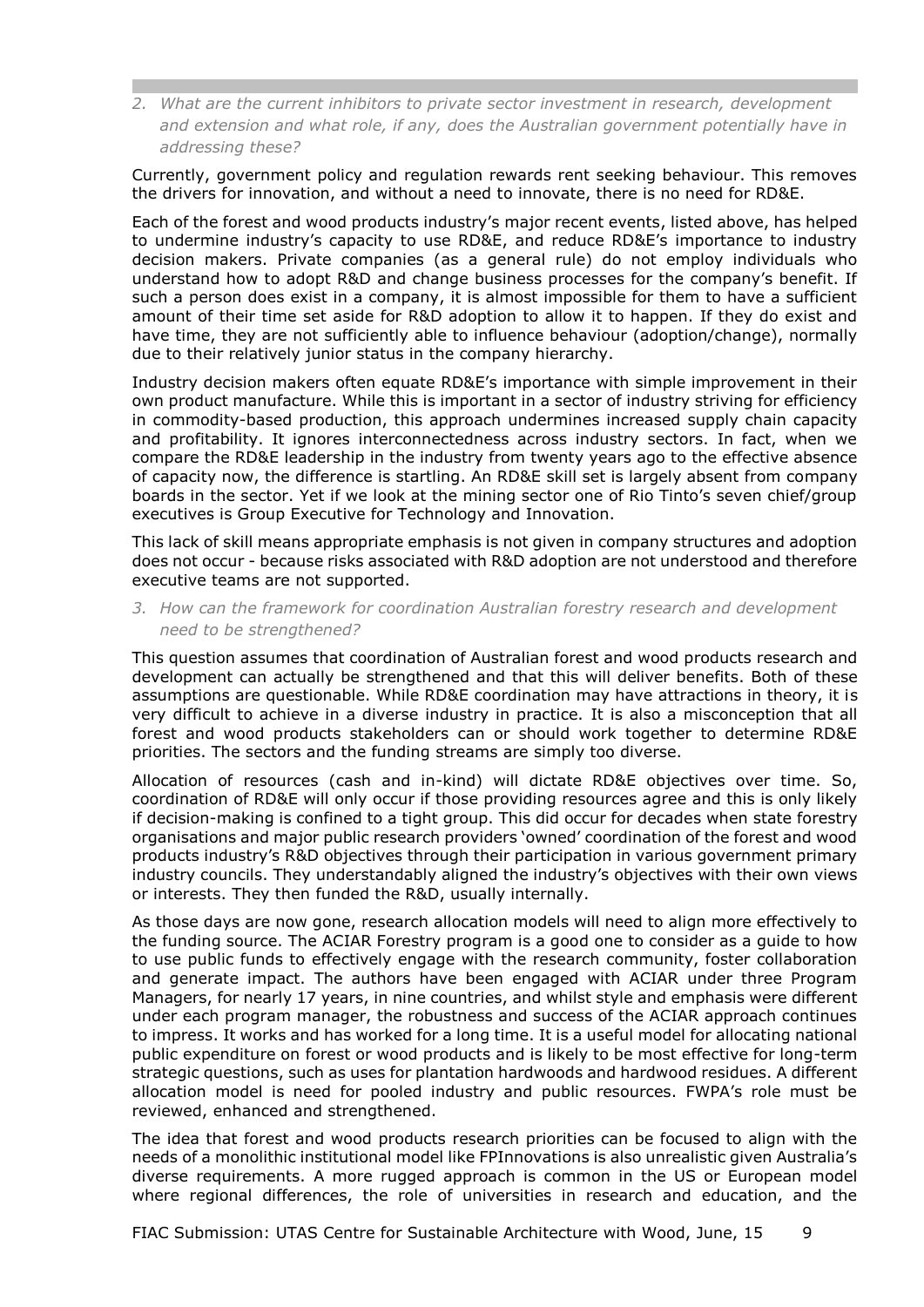importance of private sector investment all come together to produce vibrant and relevant R&D that is sustainable long term.

Two general comment need to be made here:

- With models for forestry and forest products research coordination and investment within Australia and outside, including South Africa, Europe, United States, South America, New Zealand, Canada (just to name a few), why is every conversation about the way forward focussed on FPInnovations or SCION? There is much to learn from these organisations, but they are just research providers. An uncritical adoption of their approach, the absence of any analysis of other approaches as well as a naive acceptance that what works in Canada will work here is disappointing to say the least. We refer the reader to the FWPA report by Howard Burvill that identifies the Finnish model as the clear leader in international approaches to which Australia could look for ideas.
- The rhetorical question about whether Australia—as a small player in the global forest industry—should undertake its own research or acquire it from foreign providers is unhelpful. Australian industry faces problems both identical and completely separate to international growers and processors. Industry can transfer the results of international research to its problems where relevant. However, many research topics facing Australian industry are unique to this country and are most effectively handled by local researchers. Furthermore, without a vibrant domestic RD&E capacity, the skills to identify and adopt international RD&E results are lost to Australian industry.

### Issue 5: Consumer and community engagement

*1. How can domestic and international consumers be better engaged on the environmental, economic and social credentials of Australian forest products?*

Australian customers have an established confidence in Australian forestry practice, particularly for structural pine products and most local hardwood production. Reinforcing this confidence reinforces brand quality. However, factors such as industry value and employment generation and innovation are equally important.

*2. How important are consumer awareness programs to the future prosperity of the sector?*

Important but encouraging an Australian forest and wood products industry that is more technical capable, innovative, responsive to the opportunities that exist, and broadly profitable is more important – see above under Issue 2.

You need a solid value proposition to sell before you worry too much about how to sell it.

*3. Can forest certification be better leveraged to achieve stronger demand and better prices for Australian forest products and, if so, how?*

Internationally, forest certification plays an important role in providing assurance to consumers and the supply chain on the sustainability and legality of the forest product they are purchasing. It is particularly relevant to internationally traded material and to species from countries with questionable forestry processes. It opens markets as pressure groups exploit the lack of certification to exert marketing leverage.

Australian governments regularly require (or encourage) use of certified products in their building projects and architectural professionals and timber suppliers servicing this market understand its importance for these projects.

However, most Australian consumers make little or no connection between forest certification and a price premium. Given this, chain-of-custody processes are usually limited to primary processors, millers. They are rare in the wood distribution sector, merchants and hardware stores, who are reticent to invest in chain-of-custody processes regarded as unnecessary by the bulk of its market. This situation is similar to internal commercial markets in many other countries.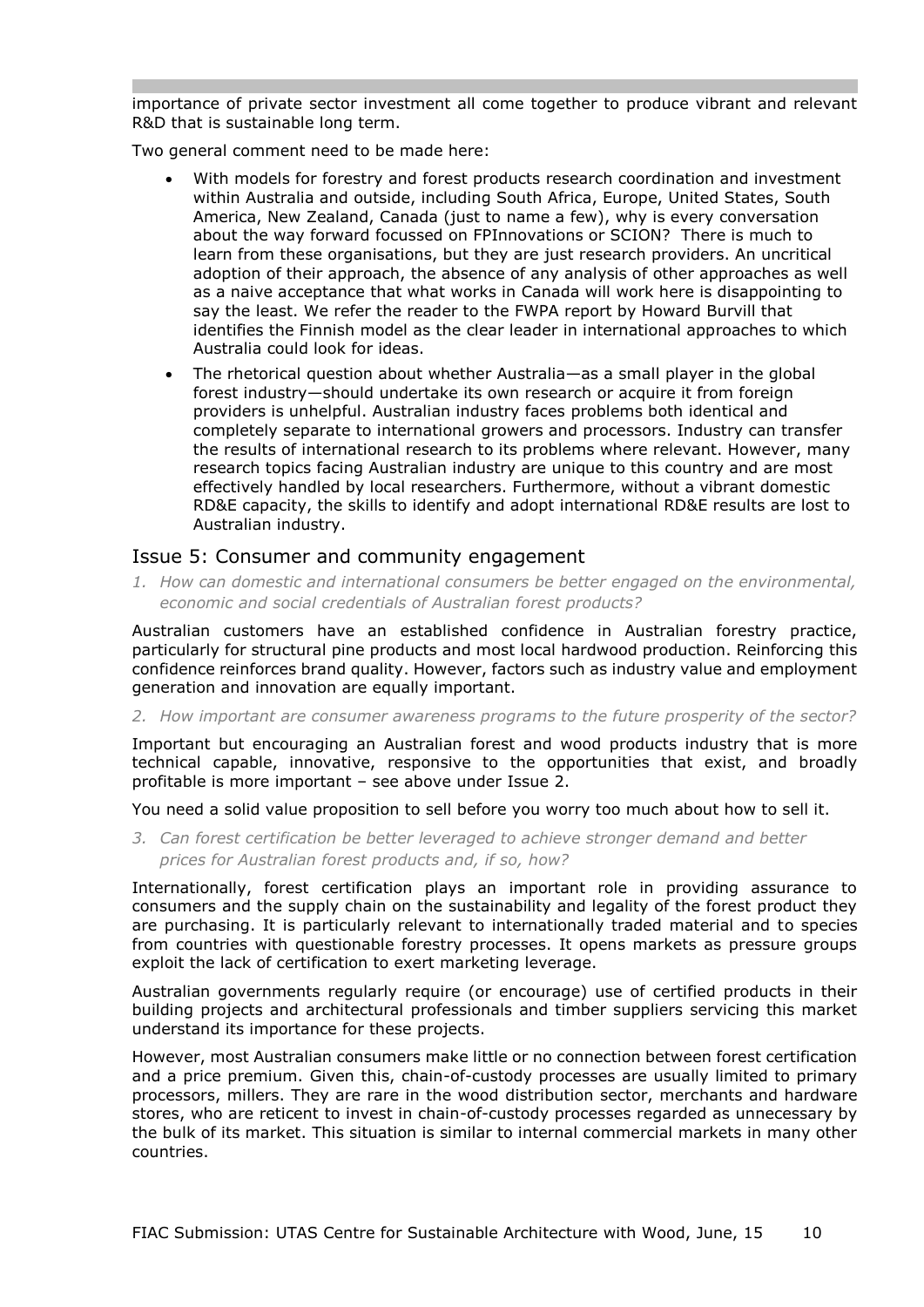# Issue 6: Strengthened regional approaches

Encouraging coordinated approaches to wood resource and processing facilities is an understandable aim in regional and industry planning. Several wood producing 'centres' exist, usually around large pine resources. The Tuan / Maryborough, Tumut/Tumbarumba and Mt Gambier are obvious examples of hubs or at least workable concentration.

However, it is difficult to understand why a discussion on hubs is included in this paper.

A new hub requires a concentrated resource available for additional diverse processing. Australia doesn't have such a resource. The native forest hardwood and plantation pine estates are well established and their processing facilities exist, some in hubs and some in regional grouping. Relocating those facilities to form new hubs is not a viable option. The plantation hardwood estate is a new resource but has been established largely for fibre. It has to be rationalised before it can be regarded as being available for additional diverse processing. Any new facilities, if they are built, may reinforce existing production concentration.

*3. How could forestry hubs better utilise resources and promote greater efficiencies and innovation?*

The hardwood forestry sector has an extraordinarily poor supply chain management capability – particularly in the forestry side of things. Pine processing is much, much better but still poor when compared to other sectors, even in primary industries. Hubs are an opportunity to start addressing this, but are also hard to establish or make effective within the constraints of the current lack of supply chain sophistication. Note the focus of the new ARC Centre for Forest Value.

*4. What have been the barriers to the establishment and efficient operation of forestry hubs to date, and what might be the role of the Australian Government in addressing these?*

#### Barriers could include:

- The lack of resource concentration.
- Established commercial infrastructure.
- Government subsidies for poor business practice and propping up of industry that fails to invest in innovation or adopt innovative practice that is available freely.
- Lack of technical expertise (processing/manufacturing/engineering) to bring venture capital together with business opportunities
- Significant capital barriers to investment.
- Lack of access to raw materials due to long term contracts with monopoly government supplies.
- Sovereign risk due to environmental activism.

#### *5. If additional forestry hubs are to be established, where would they best be located?*

An important point here about hubs is that people often want to establish them in regional centres that have been left economically and socially bereft by the downsizing of the forestry and forest products sectors. This is understandable. However, a key to hubs (as with everything else) is attracting the right *people* to drive the innovation and collaboration. It can be very hard to attract these people to poor regional centres. It is also useful to ask, 'what are the competitive advantages of establishing a hub in Regional Centre A?' Consequently the level of investment and the security of the venture needs to be established (and be high on both counts) in order to be attractive to a critical mass of people necessary to drive it.

Because of this, it is best to build where there is a core already. And this is a recurring theme through this and other attempts to envision a new forest sector in Australia. There is not enough money to start things from scratch. So let's look at the various foundations or platforms that exist and see if there is an opportunity to build on those – institutional, regional, expertise etc.